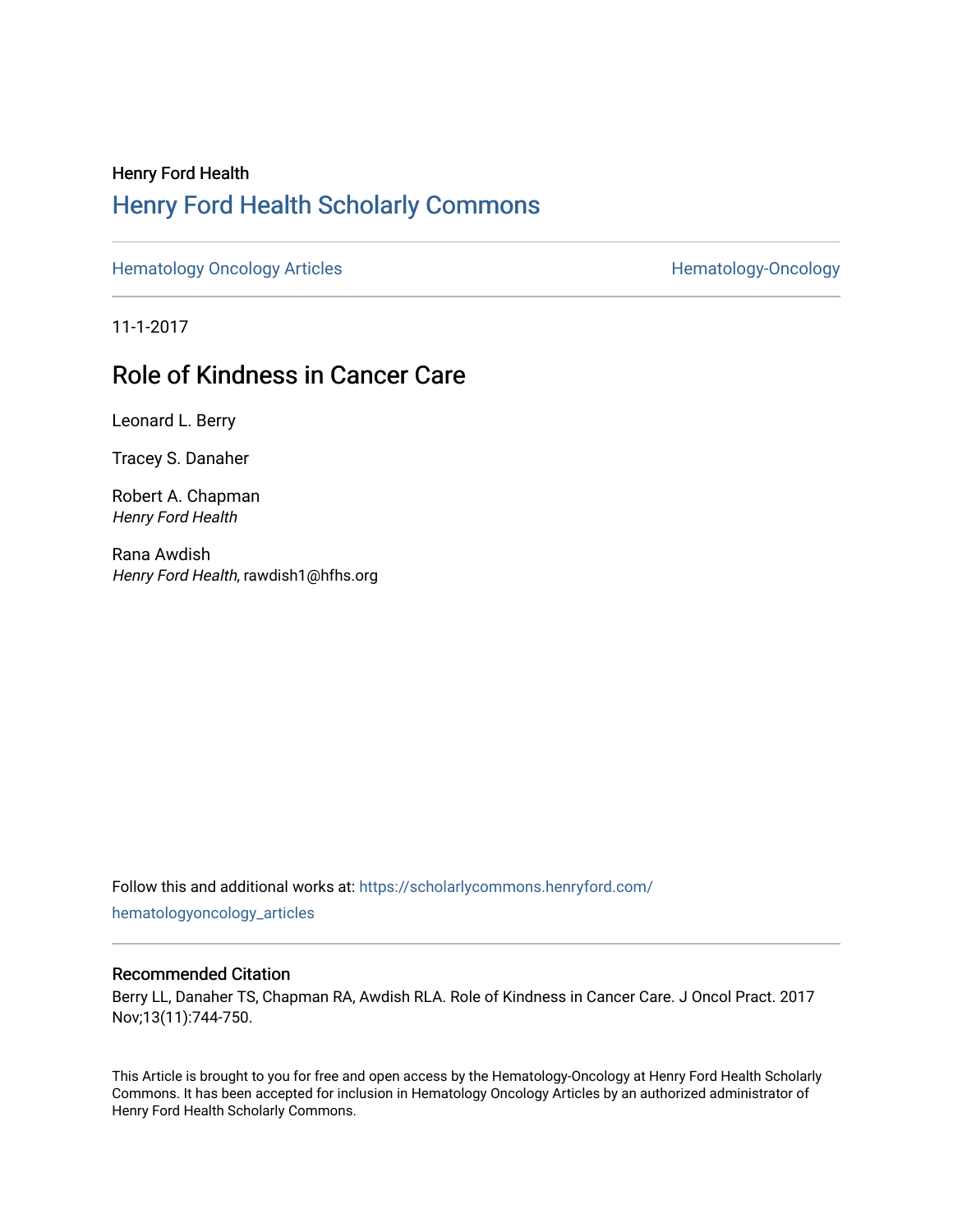# Role of Kindness in Cancer Care

Leonard L. Berry, Tracey S. Danaher, Robert A. Chapman, and Rana L.A. Awdish

Texas A&M University, College Station, TX; Institute for Healthcare Improvement, Cambridge, MA; Henry Ford Health System, Detroit, MI; and Monash University, Melbourne, Victoria, Australia

# Abstract

The wonders of high-tech cancer care are best complemented by the humanity of hightouch care. Simple kindnesses can help to diffuse negative emotions that are associated with cancer diagnosis and treatment—and may even help to improve patients' outcomes. On the basis of our experience in cancer care and research, we propose six types of kindness in cancer care: deep listening, whereby clinicians take the time to truly understand the needs and concerns of patients and their families; empathy for the patient with cancer, expressed by both individual clinicians and the care culture, that seeks to prevent avoidable suffering; generous acts of discretionary effort that go beyond what patients and families expect from a care team; timely care that is delivered by using a variety of tools and systems that reduce stress and anxiety; gentle honesty, whereby the truth is conveyed directly in well-chosen, guiding words; and support for family caregivers, whose physical and mental well-being are vital components of the care their loved ones receive. These mutually reinforcing manifestations of kindness—exhibited by self-aware clinicians who understand that how care is delivered matters—constitute a powerful and practical way to temper the emotional turmoil of cancer for patients, their families, and clinicians themselves.

When I arrive at my appointment, I am greeted by the ladies of the front desk with a knowing smile… They made that effort to know my name. It seems so inconsequential… but it is my first interaction of a very long day… The moment I walk into your building I feel safe. I know I am surrounded by people who care. (A letter to a cancer center president from a patient with cancer.)

Cancer care is a high-emotion service, which is characterized by a lack of customer control, feelings of powerlessness, severe consequences if things go wrong, high complexity, and long duration. Atypical levels of stress, worry, and fear are  $common<sup>1</sup>$  $common<sup>1</sup>$  $common<sup>1</sup>$ 

Simple acts of kindness can help to diffuse negative emotions, as the letter from the patient with cancer describes. Accurate diagnosis and treatment are paramount, of course, but how the care team delivers care alsomatters, as it canbe apotent antidoteto patients' negative emotions and may im-prove their outcomes.<sup>[2-9](#page-6-0)</sup>

Kindness may be defined as "purposeful, voluntary action undertaken with sensitivity to the needs or desires of another person and actively directed toward fostering their well-being or flourishing."[10](#page-6-0) Treating patients and their families with kindness by getting to know them, empathizing, listening, and responding to their needs earns their trust.<sup>2,[11](#page-6-0)-[13](#page-6-0)</sup> Kindness is similar to term "emotional care," used by Di Blasi et al, $13$  whereby clinicians use warmth, reassurance, and empathy to reduce fear and anxiety. In discussing the delivery of care—especially cancer care—we prefer the term kindness for its simplicity, breadth, and familiarity. Emphasizing kindness highlights the need

DOI: [https://doi.org/10.1200/JOP.](http://ascopubs.org/doi/full/10.1200/JOP.2017.026195) [2017.026195;](http://ascopubs.org/doi/full/10.1200/JOP.2017.026195) published online ahead of print at [jop.ascopubs.org](http://jop.ascopubs.org) on October 16, 2017.

Downloaded from ascopubs.org by Henry Ford Hospital on December 18, 2019 from 150.198.017.009 Copyright © 2019 American Society of Clinical Oncology. All rights reserved.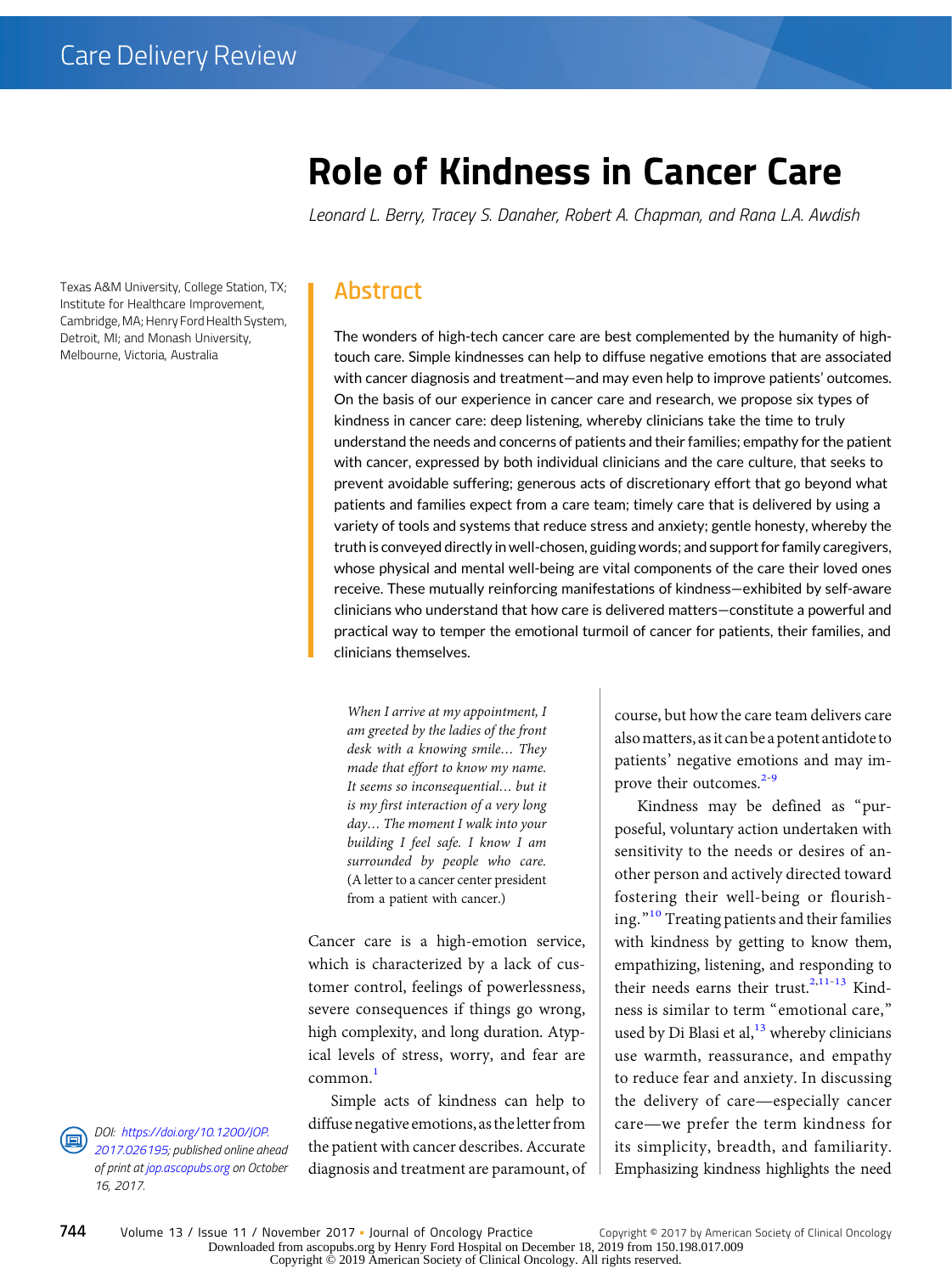to complement the wonders of high-tech care with the humanity of high-touch care, especially for seriously ill patients.<sup>[5,14,15](#page-6-0)</sup>

Although clinicians likely view kindness as a requisite component of providing cancer care, a number of stressors may interfere with their good intentions. The complexity of health care delivery systems, coupled with financial and institutional pressures, can create a barrier between clinicians and the care they wish to provide. Indeed, the care itself can be a barrier, as compassion fatigue is well described in providers who are routinely involved in emotionally charged conver-sations.<sup>[16](#page-6-0)</sup> This reinforces the need to recall the integral role of kindness for both the patient and the provider so that it may be successfully, reliably deployed despite the pressures of the work. We propose six types of kindness in cancer care developed from our experiences treating critically ill patients with cancer (R.A.C.) and other life-threatening diagnoses (R.L.A.A.); being hospitalized for months with critical illness (R.L.A.A.); conducting field research at 10 cancer centers, a hospice, and a community health center, and interviewing approximately 400 adult patients with cancer, family members, and oncology clinicians and staff (L.L.B.); and studying operations at several pediatric cancer centers and interviewing patients' family members (T.S.D.).

## TYPES OF KINDNESS

#### Deep Listening

Kindness requires listening intently to patients and family members, with minimal interruption, to draw out their preferences and feelings. Being truly present during the encounter demonstrates respect and fosters trust. Unhurried deep listening may seem incompatible with today's financial and productivity pressures, but its practical value outweighs the hidden costs of not listening well: Providing undesired treatment, missing information that is pertinent to the treatment plan, not recognizing patients' andfamilies'lack of understanding, and thwarting clinicians' desires to better serve patients.<sup>17-23</sup>

Abraham Verghese cautions that the electronic medical record can impede deep listening: "The representation of the patient in the electronic medical record (the iPatient, as I call it) is necessary. But being with the iPatient too long is a guaranteed way of *not* being present with the actual patient."<sup>[24\(](#page-6-0)p1926)</sup> Deep listening shifts the paradigm from asking a patient, "What's the matter?" to inquiring, "What matters to you?"<sup>[19](#page-6-0)</sup> A hospice nurse said, "We cannot be afraid of the deep conversations with patients to find out what's important to them, which you are not going to get by asking, 'How are you feeling today?'" (Unattributed quotes are the voices of interviewees.)

Deep listening is especially important in end-of-life care. A patient who was treated by one of us (R.A.C.)—a frail, elderly man with advanced lung cancer for whom additional aggressive treatment was futile—had a lifelong dream of making a family pilgrimage to Mecca. Discussion with the patient included moving from active treatment to improving quality of life, as well as the dangers of a strenuous journey versus missing a last chance to fulfill a dream. Bolstered by practical advice and family support, the patient journeyed to Mecca and returned. Although he lived only another 3 months, he and his family treasured this fulfilled wish.

Simple, open-ended questions can invite patients and families to offer otherwise undisclosed information.<sup>3,25,26</sup> Intensive care unit nurses at Brigham and Women's Hospital (Boston, MA) begin their shifts by asking patients, "What's the most important thing we can do for you today?"[27](#page-6-0) Palliative care physician Susan Block engages patients in difficult conversation with questions, such as "What do you understand your prognosis to be?"; "What are your concerns about what lies ahead?"; "What trade-offs are you willing to make?"; "How do you want to spend your time if your health worsens?"; and "Who do you want to make decisions if you can't?"<sup>[28](#page-6-0)</sup> An oncologist observed, "Healing conversations are part of the healing process."

Shared decision making is stymied if patients or their families discern from a clinician's rushed manner that he or she lacks the time to fully involve them. Weighing available—sometimes convoluted—care options requires sustained focus to address all of a patient's and family's concerns. Parents of a child with cancer noted: "We were given two options, both with significant drawbacks and perils. We talked with our care team in detail about our fears and hopes. At no point did we feel rushed, and that made us feel free to share our concerns…to work together to decide on the best plan. As parents, we needed to be able to live with our choices regardless of the outcome."

#### Empathy

Nursing scholar, Theresa Wiseman, has identified four essential attributes of empathy: seeing the world from somebody else's perspective, avoiding judgment when assessing a situation, recognizing the emotion present, and responding to

Downloaded from ascopubs.org by Henry Ford Hospital on December 18, 2019 from 150.198.017.009 Copyright © 2019 American Society of Clinical Oncology. All rights reserved.

Copyright © 2017 by American Society of Clinical Oncology Volume 13 / Issue 11 / November 2017 • [jop.ascopubs.org](http://jop.ascopubs.org) 745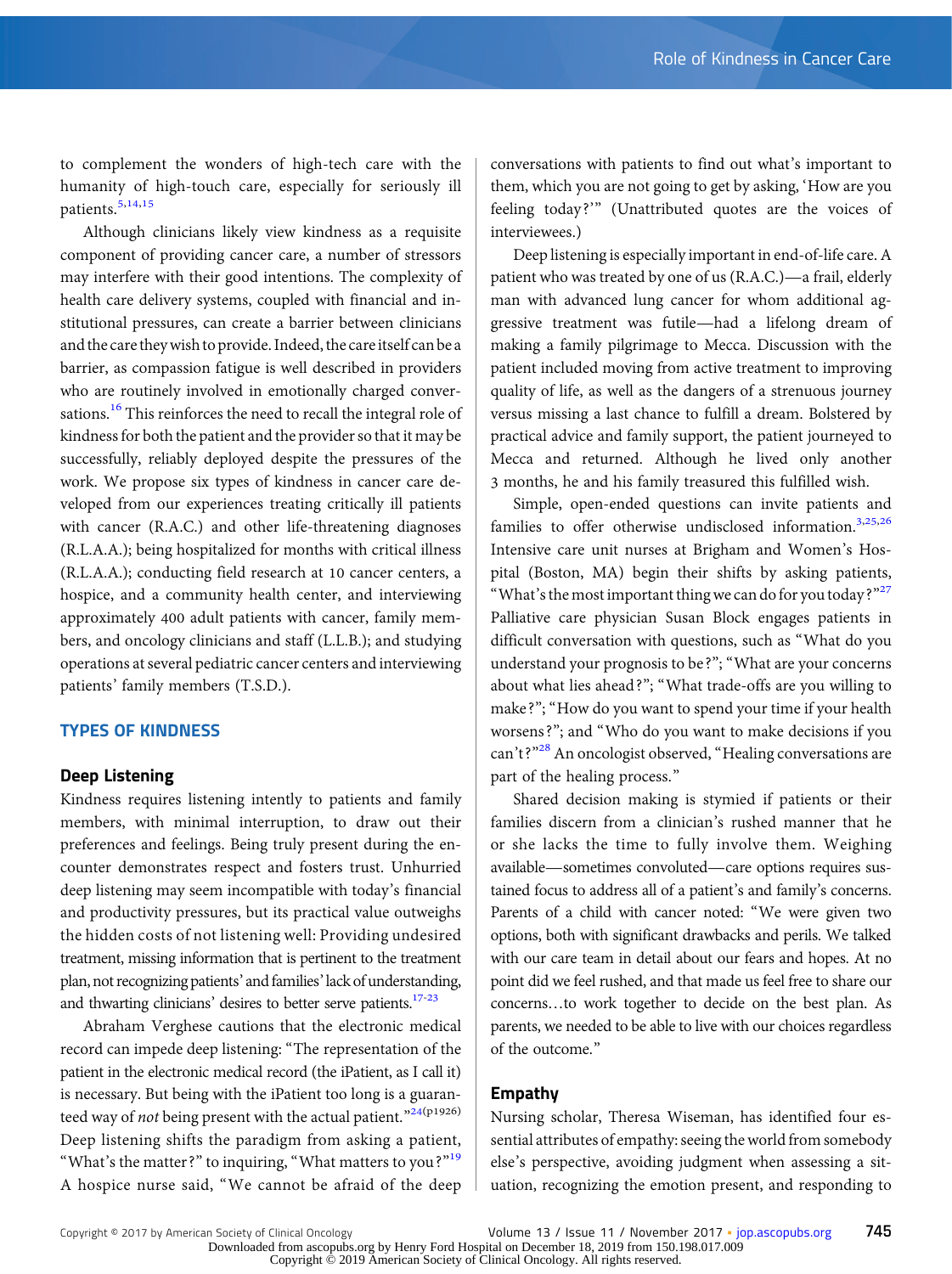that emotion in a genuinely caring way.<sup>[29](#page-6-0)</sup> Empathy represents an anticipatory kindness after honestly assessing the patient's situation and potential stressors and, in many ways, is actionable.

Any serious illness confers suffering, but a care team can mitigate avoidable suffering by understanding the emotion that diagnosis and treatment evoke, then injecting kindness. $30$ At Australia's Peter MacCallum Radiation Center, providers recognize that cancer treatment can be traumatic, especially for children; therefore, they use creative solutions to reduce anxiety from the outset. For example, pediatric patients and their siblings may select from a catalog a superhero costume that they may choose to wear to appointments, and are invited to star in their own superhero action movie that is professionally filmed onsite at Peter MacCallum. Clinicians at Peter MacCallum also individualize care by recognizing patients' unique fears and anxieties. One parent recounts, "My son had general anesthesia for radiation therapy, but as he felt a lot of anxiety about this procedure, the team would allow him to sit on me during anesthesia. They also noticed that when he woke up, he got upset about lacking a shirt. Now the team puts his shirt back on before he wakes… To me, these small acts were the ultimate kindness, reducing his anxiety and distress and, therefore, my own."

A cancer surgeon told this story about a gay patient who was married to his partner: "I expected to have to remove his testicle. I asked if he would want to save sperm before the surgery… That conversation was incredibly important to him and very satisfying to me. Because of his cancer, he was allowed to be seen as a whole person and not a gay guy with a partner. He said, 'You are the first person who ever talked to me about that.'"

Operationalizing empathy may seem counterintuitive. We may envision empathy as effortless, graceful compassion that flows unsolicited from innately kind people; however, reliably delivering empathic care within an organization means embedding it in the culture, just as protocols for the safe administration of medications are embedded. At Henry Ford Hospital in Detroit, MI, oncology fellows are trained in empathic communication by improvisational actors who play the roles of patients and family members. This situational teaching shows physicians how to decode certain behaviors as emotional cues and practice responding empathically. The training's success reveals that the vital components of empathy—recognizing and responding to emotion—are teachable.

## Generous Acts

Kindness often manifests as generous acts by individuals and institutions. Generosity contributes to a service organization's success because it strengthens trust-based relationships with employees and customers.<sup>31</sup> Generous staff put discretionary—extra—effort into their service of others.

In a study of adult patients with cancer, one of us (L.L.B.) asked interviewees, "Can you think of the best, most meaningful service experience you had as a [patient with] cancer?" Many responses, including this one, epitomized generosity: "My surgeon did something quite wonderful. She said, 'I am taking notes for you because it is hard to remember everything.'" Another patient said, "On several occasions, doctors have called me over the weekend to check in, just to see how I was doing."

Generous acts can strongly affect patients and families. A patient with bladder cancer praised a postsurgery nurse who taught him the best way to get out of bed at home. Patients at Marin Cancer Care extol the foot massages that are offered during chemotherapy. Staff at Northwell Health Monter Cancer Center refused to be evaluated by a patient copaycollection metric, which they felt conflicted with working to create a shame-free environment for uninsured patients and those who were behind on payments. A surgeon described a patient "who swears my 2-minute hug saved her life."

The annual employee giving campaign, "You and I," of Integris Health System reports cancer as the most popular donation choice since the campaign's inception. The Integris Cancer Institute has used the funds to support patient exercise through "Survivor Fit" and to provide free, nutritious meals to patients and families at the start of treatment through "CanServe." The newest program provides lodging assistance for those who travel to get treatment.

Generous acts not only benefit patients and families, but also the employees who perform them. Organizational generosity builds pride and creates a happier, more engaging, and less exhausting work environment.<sup>[2,32-34](#page-6-0)</sup> Personal generosity can be immensely satisfying, renewing, and energizing.<sup>[35](#page-6-0)</sup>

#### Timely Care

Heightened emotions upon a cancer diagnosis are likely to intensify the need for prompt action. Delays in setting clinical appointments, starting treatment, or receiving test results can be excruciating and can lead to dissatisfaction with the service and severe emotional strain.<sup>[1,36-38](#page-6-0)</sup> An oncologist commented that, "Uncertainty is the issue. Patients want to know what will

<sup>746</sup> Volume 13 / Issue 11 / November 2017 . Journal of Oncology Practice Copyright © 2017 by American Society of Clinical Oncology Downloaded from ascopubs.org by Henry Ford Hospital on December 18, 2019 from 150.198.017.009

Copyright © 2019 American Society of Clinical Oncology. All rights reserved.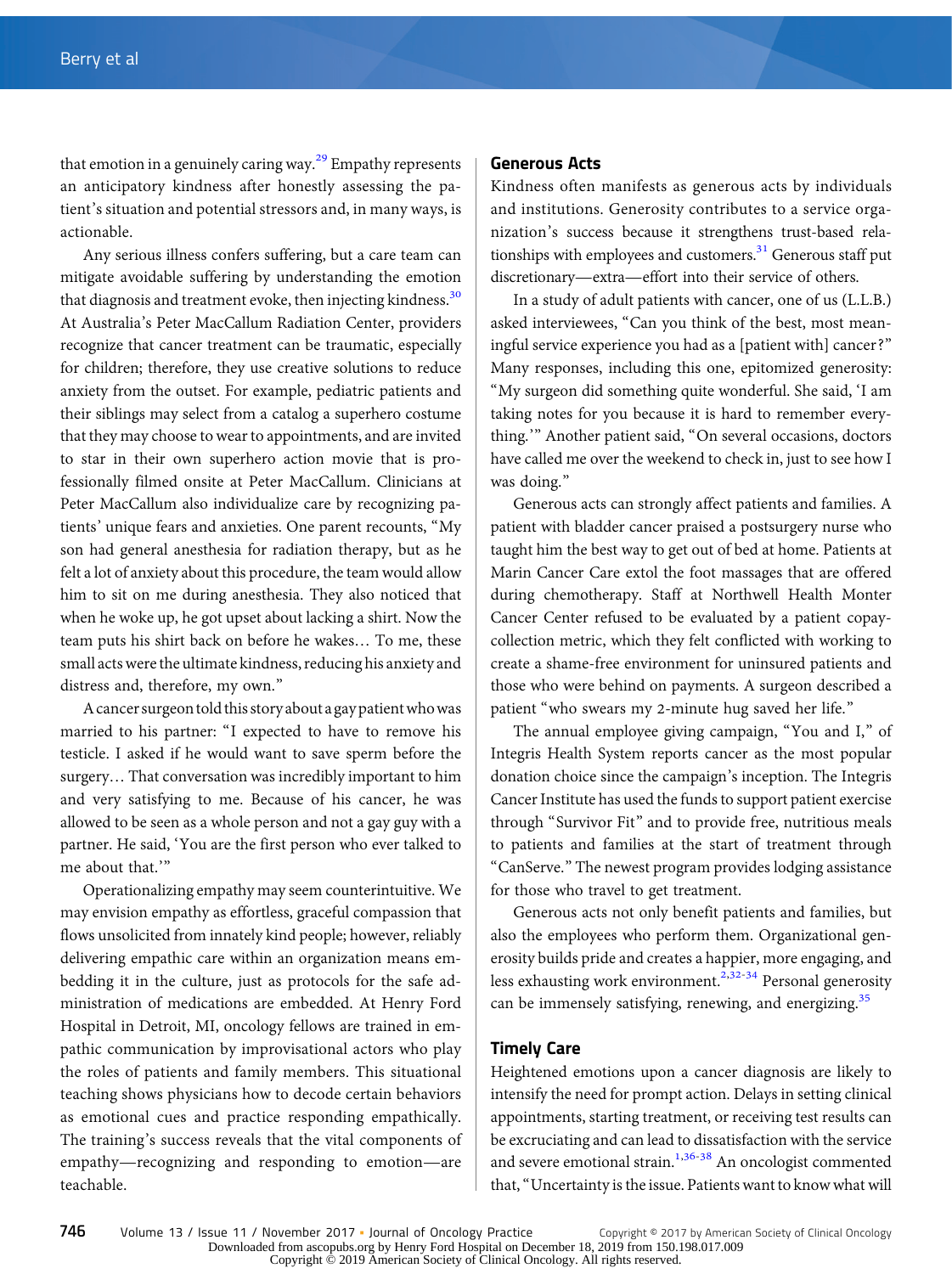happen to them and what treatments they will get. The sooner we can give them the information they need, the more they can calm down." In interviews (T.S.D.), parents of children with cancer would often remark that being in limbo is unbearable—it heightens the feeling of being powerless. Once a treatment plan is underway, a routine develops, which greatly reduces stress and anxiety.

A cancer center senior administrator commented that, "Every cancer center has a wait-time challenge; however, we can do much better on what we control, such as running our lab on time. Everyone must go through the lab. If the lab runs late, the whole thing goes late." It is the part of timely care that can be controlled that connects to kindness. Timely cancer care, in part, is a function of empathy and extra effort—it is a personal and institutional commitment to reduce patients' anxiety related to needless waiting for information or next steps.<sup>39</sup> Consider this patient story:

In post-treatment, I was experiencing more fear than with the initial diagnosis. I had positive outcomes from chemo and surgery, but was really frightened on follow-up visits that something would show up. Lying on the [computed tomography] table, I thought, "Boy, they sure are taking a lot of pictures." Before one follow-up exam, I was especially upset. About 5:30 the evening before seeing the doctor, he emailed me and said, "All the images looked fine." It was a huge relief.

Opportunities abound for cancer practices to improve the timeliness of care. Some centers are investing in them, despite the upfront costs that may not be recouped and the disruption of change. These opportunities include:

- An institutional commitment to provide newly diagnosed patients, within 10 days, a care bundle that, although cus-tomized, includes a standard set of getting-started services.<sup>[39](#page-6-0)</sup>
- A multidisciplinary clinic day when a newly diagnosed patient meets with each care team member to discuss the treatment plan and leaves with set appointments.<sup>1,40,41</sup>
- A cancer urgent care clinic that is open during off hours $1,42$
- An off-hours call center that is staffed by experienced nurses who have access to the patient's medical records and can answer questions, make clinical appointments, and, if indicated, dispatch a clinician to the patient's home. $43,44$  $43,44$  $43,44$
- In-home medical and palliative care services.<sup>[45-47](#page-6-0)</sup>
- An assigned patient navigator as a dependable direct contact.<sup>[48-51](#page-7-0)</sup>

Enabling patients to receive information and services remotely—when clinically appropriate—is an important opportunity. Telemedicine and other remote services can transform the location and often shorten the time to nonsynchronous service. Kaiser Permanente's Northern California practice offers more than 100 Internet, mobile, and video services. $52$  Some would not fit cancer care, but many, such as online symptom reporting,  $53-55$  lessons accessed from an eLearning Web site, $56$  and scheduled telephone and videoconference visits, $57$  could help patients with cancer receive more timely, effective care.

#### Gentle Honesty

"Cancer is a high-potency word, a word without any positive associations," states a patient with cancer. Most patients remember the moment they were told they had cancer. What clinicians say and how they say it can influence treatment decisions and patients' quality of life. No single message works for everyone. Asking patients how much they want to know about their illness is informative and kind. $3.58$  $3.58$  Most patients want to hear the truth in honest, well-chosen words that convey a sense of partnership and that guide them to the right decisions.<sup>11[,58,59](#page-7-0)</sup>

An oncologist comments that, "Far too often, patients and doctors are too optimistic. Realism is needed so that patients and their doctors can make good decisions." Another oncologist described this conversation as follows: "The patient would probably live a couple of more weeks, and another doctor wanted to do more [chemotherapy]. I told the patient, 'What I see is there is no more benefit from continuing [chemotherapy]. It is time to focus on day-to-day comfort. I think you'll live longer and better if we do that.'" A nurse practitioner said, "A doctor may say, 'We can continue treatment or we can just do supportive care.' We have to take the word 'just' out of that sentence."

When asked in interviews to identify words or phrases to never use with patients, virtually all oncology clinicians came up with one or more never words—for example, "You failed chemotherapy," or "You are lucky it is only stage II." Cancer practices would benefit from staff discussions of such words, with an eye toward banishing their use. $60,61$ 

Oncologists face complex internal pressures—giving patients every chance to live—and external ones—for example, patients or family members who do not want to give up.  $62,63$ Such pressures are inherent in cancer care and can make

Downloaded from ascopubs.org by Henry Ford Hospital on December 18, 2019 from 150.198.017.009

Copyright © 2017 by American Society of Clinical Oncology Volume 13 / Issue 11 / November 2017 • [jop.ascopubs.org](http://jop.ascopubs.org) 747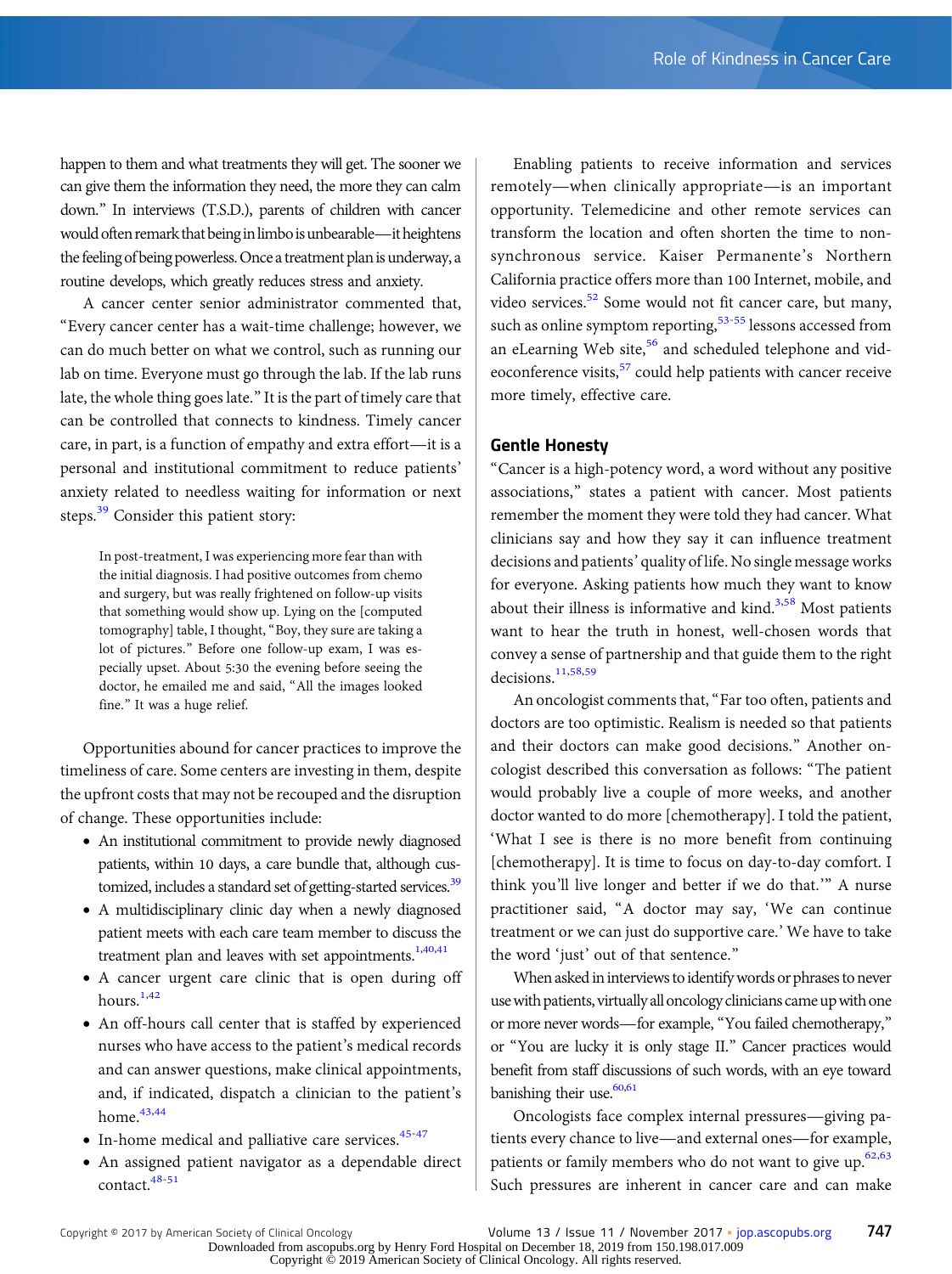gentle honesty and sensitive language ever more crucial. Although patients with cancer initially hope for cure or remission—focused hope—clinicians can guide them to another kind of hope when the disease is advanced and cure or remission is improbable. Intrinsic hope involves living in the moment for a good day of family love, positive reflection, perhaps a grandchild or a dog on one's lap, and well-managed pain.[17](#page-6-0) The principal investigator of a US national clinical trial for adult acute leukemia describes "the peace, the comfort, the joy, and the sense of completion when a person chooses to live unencumbered by the demands of modern medical therapy."<sup>[64](#page-7-0)</sup>

### Support for Family Caregivers

Patients often lean on family members for emotional and physical support, help with medical activities, and assistance with daily needs. $43$  Activities include going to doctor visits, preparing meals, visiting or staying in the hospital with the patient, administering medication, and organizing complementary therapies. It can also mean helping a loved one cope with fear, sadness, and anxiety. Family support and encouragement often motivate patients to participate willingly in self-care activities; however, caregivers themselves require support to maintain their own well-being.<sup>[43](#page-6-0)</sup> Kindness in health care must extend beyond the patient to the family and other caregivers, especially when the patient depends greatly on those people. Supporting family caregivers in a role they often are ill prepared to perform—both cognitively and emotionally—bridges kindness and practicality. Cancer requires considerable informal care where patients live. Research has documented the benefits of preparing, empowering, and assisting family to provide care to a loved one.<sup>[65,66](#page-7-0)</sup>

Johns Hopkins Cancer Center offers an annual off-site, 3-day weekend retreat for women with metastatic breast cancer and their partners, typically a spouse. Free of charge, volunteer staff engage attendees in open, safe group discussion on how partners can support those dealing with stage IV breast cancer, resources for coping with the disease, and end-of-life care. One of us (L.L.B.) observed the retreat and witnessed participants bonding with one another and with staff. This program epitomizes the true meaning of kindness in cancer care.

Whereas a programmatic approach to kindness has the potential to affect many, simple individual acts can be equally powerful. One of us (R.L.A.A.) who was cared for at Henry Ford Hospital recalls how meaningful it was when radiology technicians acknowledged her husband's fatigue. "Seeing him sleeping at my bedside each morning of what was a very long [intensive care unit] stay, they would gently cover him in a leaded apron when they shot my X-ray, rather than disrupt his sleep. That silent awareness of his needs was so simple, and yet meant everything to us. It meant his suffering was seen."

#### **CONCLUSION**

Kindness can be a life vest in a sea of suffering. Yet in delivering high-emotion cancer care, kindness can be lost to the intense pressures of too much to do in too little time. Our article proposes that there is an authentic efficiency in care embedded in acts of kindness. Unwise treatment—and its human and financial costs—can be avoided when patients are carefully listened to and gently guided in honest dialogue; family caregivers can help shoulder some of the clinician's burden if they are properly supported and prepared. Empathetic and generous behaviors can be meaningful, not only to patients and families, but to clinicians and other staff as well. Research demonstrates that compassion for others buffers stress.<sup>8</sup> The nurturing environment created by extending kindness to others, including coworkers, improves provider well-being and can be a potent antidote to physical and emotional exhaustion and burnout[.16](#page-6-0),[23](#page-6-0),[32](#page-6-0)

Creating an organizational culture of kindness is the responsibility of everyone. In addition to background and skills, managers need to make hiring and promotion decisions on the basis of candidates' humanistic values. Chaplains, social workers, and others need to gather staff periodically to openly discuss the stressors in oncology work and to share their stories of loss, learning, and renewal. Senior leaders need to strengthen job engagement by investing in sustainable workloads, formal curriculum on such subjects as mindfulness and self-awareness, and meaningful recognition and clinician choice and autonomy, among other investments.<sup>16,[23](#page-6-0),[67,68](#page-7-0)</sup> Individuals also need to support one another with kindness; even the simplest acts of kindness can make a profound difference, not only during the moments in which they occur, but in strengthening an organization's culture.

The personal stories of patients, families, and clinicians illustrate the impact of the human touch in cancer care. The six types of kindness—deep listening, empathy, generous acts, timely care, gentle honesty, and support for caregivers—are not mutually exclusive. Instead, they represent overlapping manifestations of genuine kindness, a powerful and practical way for clinicians to temper the emotional turmoil of cancer. JOP

Copyright © 2019 American Society of Clinical Oncology. All rights reserved.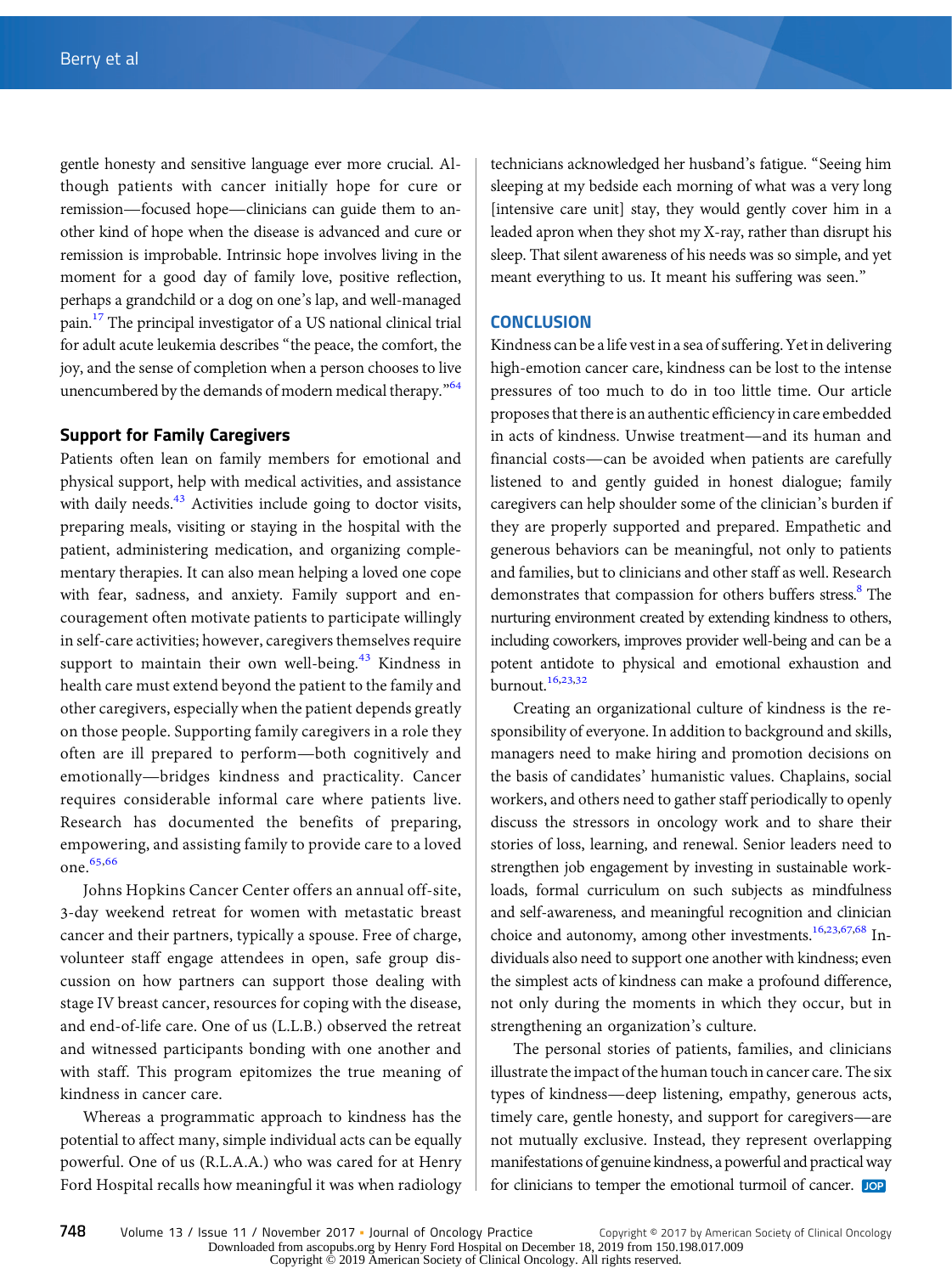#### <span id="page-6-0"></span>Authors' Disclosures of Potential Conflicts of Interest

Disclosures provided by the authors are available with this article at [jop.ascopubs.org.](http://jop.ascopubs.org)

Author Contributions **Conception and design: All authors** Manuscript writing: All authors Final approval of manuscript: All authors Accountable for all aspects of the work: All authors

Corresponding author: Leonard L. Berry, PhD, MBA, Department of Marketing, Mays Business School, Texas A&M University, 4112 TAMU, College Station, TX 77843-4112; e-mail: [lberry@mays.tamu.edu.](mailto:lberry@mays.tamu.edu)

#### References

1. Berry LL, Davis SW, Wilmet J: When the customer is stressed. Harv Bus Rev 93: 86-94, 2015

2. Dignitiy Health: Scientific literature review shows health care delivered with kindness and compassion leads to faster healing, reduced pain. [https://www.dignityhealth.org/](https://www.dignityhealth.org/about-us/press-center/press-releases/scientific-literature-review-with-stanford) [about-us/press-center/press-releases/scienti](https://www.dignityhealth.org/about-us/press-center/press-releases/scientific-literature-review-with-stanford)fic-literature-review-with-stanford

3. Lee SJ, Back AL, Block SD, et al: Enhancing physician-patient communication. Hematology (Am Soc Hematol Educ Program) 2002:464-483, 2002

4. Roberts CS, Cox CE, Reintgen DS, et al: Influence of physician communication on newly diagnosed breast patients' psychologic adjustment and decision-making. Cancer 74:336-341, 1994 (suppl 1)

5. Wright EB, Holcombe C, Salmon P: Doctors' communication of trust, care, and respect in breast cancer: Qualitative study. BMJ 328:864, 2004

6. Stewart M, Brown JB, Boon H, et al: Evidence on patient-doctor communication. Cancer Prev Control 3:25-30, 1999

7. Kiecolt-Glaser JK, Marucha PT, Malarkey WB, et al: Slowing of wound healing by psychological stress. Lancet 346:1194-1196, 1995

8. Cosley BJ, McCoy SK, Saslow LR, et al: Is compassion for others stress buffering? Consequences of compassion and social support for physiological reactivity to stress. J Exp Soc Psychol 46:816-823, 2010

9. Hamrick WS: Kindness and the Good Society: Connections of the Heart. Albany, NY, State University of New York Press, 2002

10. Dean L, Doty JR: The healing power of kindness. The Huffington Post. [http://www.](http://www.huffingtonpost.com/project-compassion-stanford/the-healing-power-of-kindness_b_6136272.html) huffi[ngtonpost.com/project-compassion-stanford/the-healing-power-of-kindness\\_b\\_6136272.](http://www.huffingtonpost.com/project-compassion-stanford/the-healing-power-of-kindness_b_6136272.html) [html](http://www.huffingtonpost.com/project-compassion-stanford/the-healing-power-of-kindness_b_6136272.html)

11. Bendapudi NM, Berry LL, Frey KA, et al: Patients' perspectives on ideal physician behaviors. Mayo Clin Proc 81:338-344, 2006

12. Kelley JM, Kraft-Todd G, Schapira L, et al: The influence of the patient-clinician relationship on healthcare outcomes: A systematic review and meta-analysis of randomized controlled trials. PLoS One 9:e94207, 2014 [Erratum: PLoS One 9: e101191, 2014]

13. Di Blasi Z, Harkness E, Ernst E, et al: Influence of context effects on health outcomes: A systematic review. Lancet 357:757-762, 2001

14. Hruby M, Pantilat SZ, Lo B: How do patients view the role of the primary care physician in inpatient care? Am J Med 111:21S-25S, 2001 (suppl 9B)

15. Schers H, van de Ven C, van den Hoogen H, et al: Patients' needs for contact with their GP at the time of hospital admission and other life events: A quantitative and qualitative exploration. Ann Fam Med 2:462-468, 2004

16. Emanuel LL, Ferris FD, von Gunten CF, et al: Combating compassion fatigue and burnout in cancer care. In: Emanuel LL, Ferris FD, von Gunten CF, et al (eds): EPEC-O: Education in Palliative and End-of-Life Care for Oncology. Module 15: Cancer Doctors and Burnout. [https://www.cancer.gov/resources-for/hp/education/epeco/](https://www.cancer.gov/resources-for/hp/education/epeco/self-study/module-15/module-15.pdf) [self-study/module-15/module-15.pdf](https://www.cancer.gov/resources-for/hp/education/epeco/self-study/module-15/module-15.pdf)

17. Stuart B, Begoun A, Berry L: The dual nature of hope at the end of life. The BMJ Opinion. <http://blogs.bmj.com/bmj/2017/04/13/the-dual-nature-of-hope-at-the-end-of-life>

18. Bisognano M, Schummers D: Flipping healthcare: An essay by Maureen Bisognano and Dan Schummers. BMJ 349:g5852, 2014

19. Barry MJ, Edgman-Levitan S: Shared decision making-Pinnacle of patientcentered care. N Engl J Med 366:780-781, 2012

20. Epstein RM, Back AL: A piece of my mind. Responding to suffering. JAMA 314: 2623-2624, 2015

21. Gunderman R, Lynch J, Harrell H: A hazard of impatient medicine. The Atlantic. [https://www.theatlantic.com/health/archive/2013/09/a-hazard-of-impatient-medicine/](https://www.theatlantic.com/health/archive/2013/09/a-hazard-of-impatient-medicine/279270) [279270](https://www.theatlantic.com/health/archive/2013/09/a-hazard-of-impatient-medicine/279270)

22. Shanafelt TD, Dyrbye LN, Sinsky C, et al: Relationship between clerical burden and characteristics of the electronic environment with physician burnout and professional satisfaction. Mayo Clin Proc 91:836-848, 2016

23. Shanafelt TD: Enhancing meaning in work: A prescription for preventing physician burnout and promoting patient-centered care. JAMA 302:1338-1340, 2009

24. Verghese A: The importance of being. Health Aff (Millwood) 35:1924-1927, 2016

25. Moriates C: A few good words. Ann Intern Med 164:566-567, 2016

26. Martin DB: "Write it down like you told me": Transparent records and my oncology practice. J Oncol Pract 11:285-286, 2015

27. Sun LH: Meet the cancer patient in room 52: His name is Joseph, but call him Joe. The Washington Post. [https://www.washingtonpost.com/national/health-science/effort-to](https://www.washingtonpost.com/national/health-science/effort-to-reduce-harm-in-hospitals-centers-on-seeing-patient-as-a-person/2015/04/08/13c7a814-da16-11e4-b3f2-607bd612aeac_story.html?utm_term=.aa4b3f76255b)[reduce-harm-in-hospitals-centers-on-seeing-patient-as-a-person/2015/04/08/](https://www.washingtonpost.com/national/health-science/effort-to-reduce-harm-in-hospitals-centers-on-seeing-patient-as-a-person/2015/04/08/13c7a814-da16-11e4-b3f2-607bd612aeac_story.html?utm_term=.aa4b3f76255b) [13c7a814-da16-11e4-b3f2-607bd612aeac\\_story.html?utm\\_term](https://www.washingtonpost.com/national/health-science/effort-to-reduce-harm-in-hospitals-centers-on-seeing-patient-as-a-person/2015/04/08/13c7a814-da16-11e4-b3f2-607bd612aeac_story.html?utm_term=.aa4b3f76255b)5[.aa4b3f76255b](https://www.washingtonpost.com/national/health-science/effort-to-reduce-harm-in-hospitals-centers-on-seeing-patient-as-a-person/2015/04/08/13c7a814-da16-11e4-b3f2-607bd612aeac_story.html?utm_term=.aa4b3f76255b)

28. Gawande A: Being Mortal: Medicine and What Matters in the End. New York, NY, Metropolitan Books, 2014

29. Wiseman T: A concept analysis of empathy. J Adv Nurs 23:1162-1167, 1996

30. Lee TH: The word that shall not be spoken. N Engl J Med 369:1777-1779, 2013

31. Berry LL: Lessons from high-performance service organizations. Industrial Mktg Mgmt 40:188-189, 2011

32. Barsade SG, O'Neill OA: What's love got to do with it? A longitudinal study of the culture of compassionate love and employee and client outcomes in the long-term care setting. Adm Sci Q 59:551-598, 2014

33. Berry LL, Seltman KD: Management Lessons from Mayo Clinic. New York, NY, McGraw-Hill, 2008

34. Berry LL: Discovering the Soul of Service. New York, NY, The Free Press, 1999

35. Berry LL: The best companies are generous companies. Bus Horiz 50:263-269, 2007

36. Visser MR, van Lanschot JJ, van der Velden J, et al: Quality of life in newly diagnosed cancer patients waiting for surgery is seriously impaired. J Surg Oncol 93: 571-577, 2006

37. Paul C, Carey M, Anderson A, et al: Cancer patients' concerns regarding access to cancer care: Perceived impact of waiting times along the diagnosis and treatment journey. Eur J Cancer Care (Engl) 21:321-329, 2012

38. Attai DJ, Hampton R, Staley AC, et al: What do patients prefer? Understanding patient perspectives on receiving a new breast cancer diagnosis. Ann Surg Oncol 23: 3182-3189, 2016

39. Jacobson JO, Rotenstein LS, Berry LL: New diagnosis bundle: Improving care delivery for patients with newly diagnosed cancer. J Oncol Pract 12:404-406, 2016

40. Fennell ML, Das IP, Clauser S, et al: The organization of multidisciplinary care teams: Modeling internal and external influences on cancer care quality. J Natl Cancer Inst Monogr 2010:72-80, 2010

41. Harshman LC, Kaag M, Efstathiou JA, et al: Exploring multidisciplinary practice patterns in the management of muscle invasive bladder cancer (MIBC) across the U.S. and Canada in 2015. J Clin Oncol 34, 2016 (suppl 2; abstr 368)

42. Sanghavi D, Samuels K, George M, et al: Case study: Transforming cancer care at a community oncology practice. Healthc (Amst) 3:160-168, 2015

43. Berry LL, Dalwadi SM, Jacobson JO: Supporting the supporters: What family caregivers need to care for a loved one with cancer. J Oncol Pract 13:35-41, 2017

44. Berry LL, Mate KS: Essentials for improving service quality in cancer care. Healthc (Amst) 4:312-316, 2016

45. Rabow M, Kvale E, Barbour L, et al: Moving upstream: A review of the evidence of the impact of outpatient palliative care. J Palliat Med 16:1540-1549, 2013

46. Spettell CM, Rawlins WS, Krakauer R, et al: A comprehensive case management program to improve palliative care. J Palliat Med 12:827-832, 2009

47. Berry LL, Castellani R, Stuart B: The branding of palliative care. J Oncol Pract 12: 48-50, 2016

Copyright  $\degree$  2017 by American Society of Clinical Oncology Volume 13 / Issue 11 / November 2017 • [jop.ascopubs.org](http://jop.ascopubs.org) 749 Downloaded from ascopubs.org by Henry Ford Hospital on December 18, 2019 from 150.198.017.009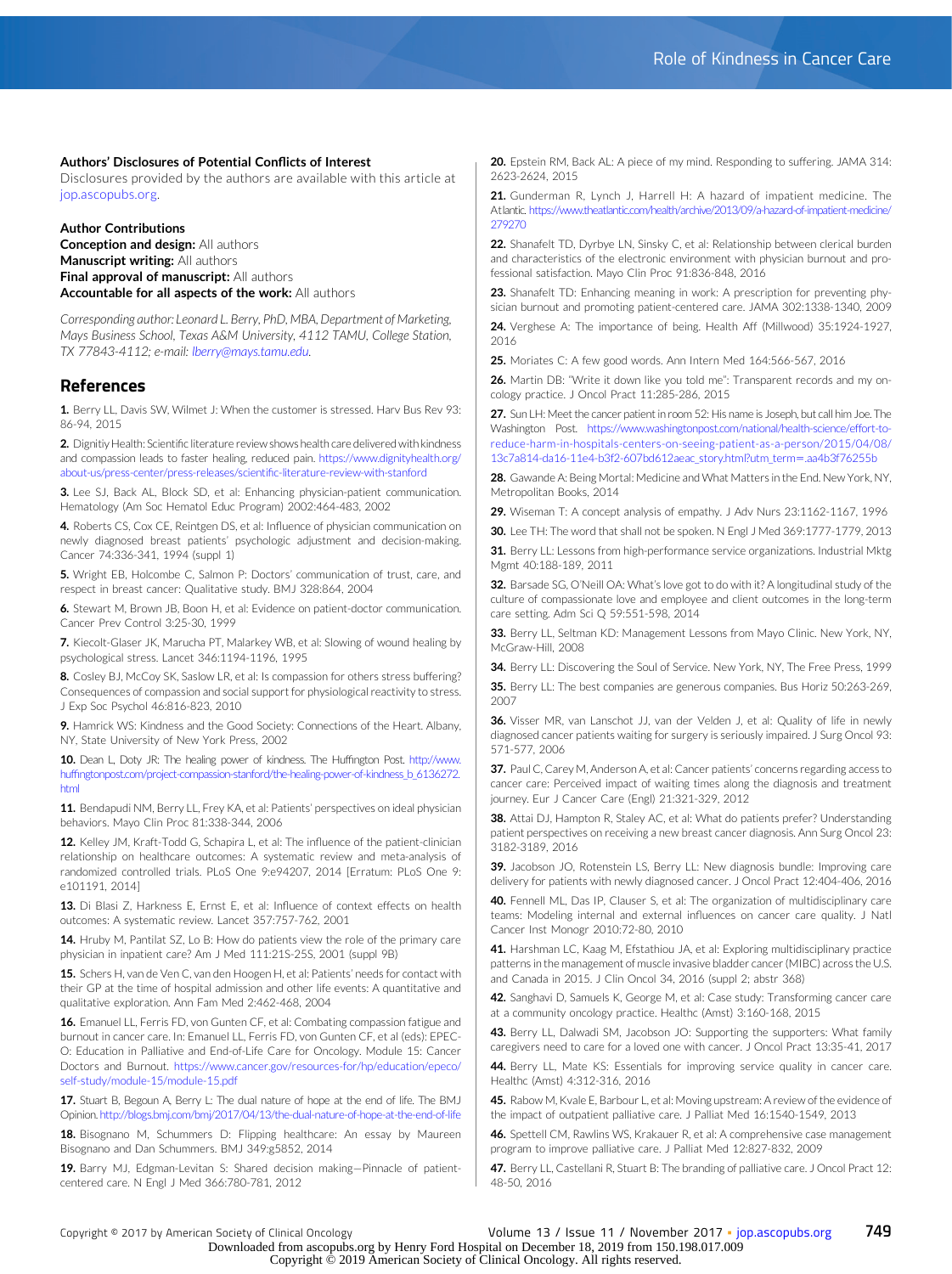<span id="page-7-0"></span>48. Rocque GB, Pisu M, Jackson BE, et al: Resource use and Medicare costs during lay navigation for geriatric patients with cancer. JAMA Oncol 3:817-825, 2017

49. Paskett ED, Harrop JP, Wells KJ: Patient navigation: An update on the state of the science. CA Cancer J Clin 61:237-249, 2011

50. Post DM, McAlearney AS, Young GS, et al: Effects of patient navigation on patient satisfaction outcomes. J Cancer Educ 30:728-735, 2015

51. Freund KM, Battaglia TA, Calhoun E, et al: Impact of patient navigation on timely cancer care: The Patient Navigation Research Program. J Natl Cancer Inst 106: dju115, 2014

52. Berry LL, Beckham D, Dettman A, et al: Toward a strategy of patient-centered access to primary care. Mayo Clin Proc 89:1406-1415, 2014

53. DuBenske LL, Gustafson DH, Shaw BR, et al: Web-based cancer communication and decision making systems: Connecting patients, caregivers, and clinicians for improved health outcomes. Med Decis Making 30:732-744, 2010

54. Basch E, Deal AM, Dueck AC, et al: Overall survival results of a trial assessing patient-reported outcomes for symptom monitoring during routine cancer treatment. JAMA 318:197-198, 2017

55. Basch E, Deal AM, Kris MG, et al: Symptom monitoring with patient-reported outcomes during routine cancer treatment: A randomized controlled trial. J Clin Oncol 34:557-565, 2016

56. Reis J, McGinty B, Jones S: An e-learning caregiving program for prostate cancer patients and family members. J Med Syst 27:1-12, 2003

57. Patel MI, Periyakoil VS, Blayney DW, et al: Redesigning cancer care delivery: Views from patients and caregivers. J Oncol Pract 13:e291-e302, 2017

58. Smith TJ: The art of oncology: When the tumor is not the target. Tell it like it is. J Clin Oncol 18:3441-3445, 2000

59. Sisk B: A piece of my mind. Time will tell. JAMA 313:1107-1108, 2015

60. Berry LL, Jacobson JO, Stuart B: Managing the clues in cancer care. J Oncol Pract 12:407-410, 2016

61. Awdish RLA: A view from the edge—Creating a culture of caring. N Engl J Med 376:7-9, 2017

62. Widera EW, Rosenfeld KE, Fromme EK, et al: Approaching patients and family members who hope for a miracle. J Pain Symptom Manage 42:119-125, 2011

63. Chi DS, Berchuck A, Dizon DS, et al: Gynecologic Oncology: Principles and Practice (ed 7). Philadelphia, PA, Walters Kluwer, 2017

64. Cripe LD: Hope is the thing with feathers. JAMA 315:265-266, 2016

65. Northouse L, Williams AL, Given B, et al: Psychosocial care for family caregivers of patients with cancer. J Clin Oncol 30:1227-1234, 2012

66. Northouse LL, Katapodi MC, Song L, et al: Interventions with family caregivers of cancer patients: Meta-analysis of randomized trials. CA Cancer J Clin 60:317-339, 2010

67. Krasner MS, Epstein RM, Beckman H, et al: Association of an educational program in mindful communication with burnout, empathy, and attitudes among primary care physicians. JAMA 302:1284-1293, 2009

68. Balik PJ, Swensen S, Kabcenell A, et al: IHI framework for improving joy in work. Institute for Healthcare Improvement. [http://www.ihi.org/resources/Pages/IHIWhitePapers/](http://www.ihi.org/resources/Pages/IHIWhitePapers/Framework-Improving-Joy-in-Work.aspx) [Framework-Improving-Joy-in-Work.aspx](http://www.ihi.org/resources/Pages/IHIWhitePapers/Framework-Improving-Joy-in-Work.aspx)